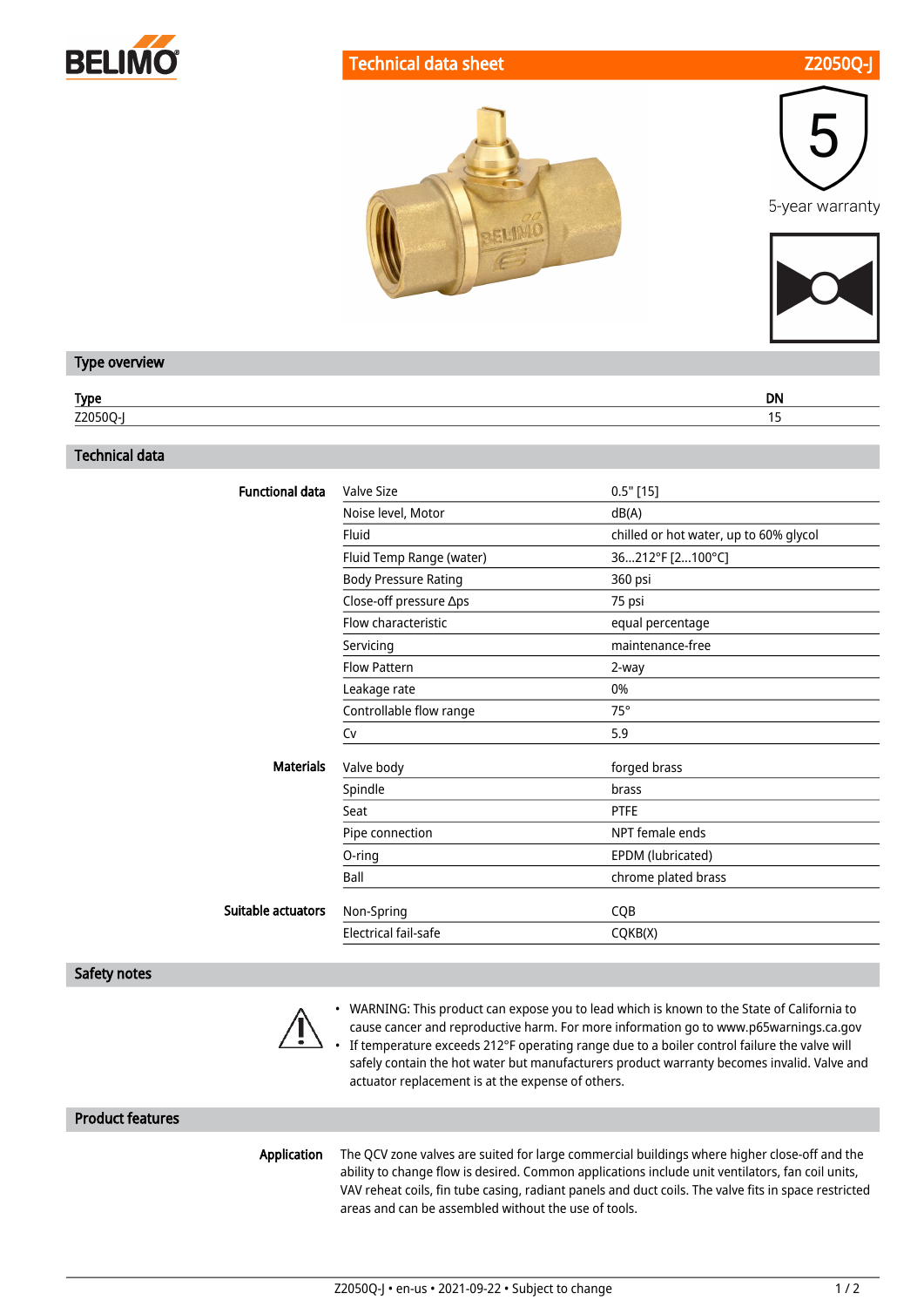

CQ

Type DN Z2050Q-J 15 **TUTUTUT** ۱c UI 34817 CQK A B C D E F 4.5" [114] 2.0" [52] 3.3" [83] 2.7" [69] 0.9" [24] 0.9" [24] <u>TIIII lon</u>

'n.

A B C D E F 4.5" [114] 2.0" [52] 3.1" [80] 2.6" [65] 1.0" [25] 1.0" [26]

## Z2050Q-J • en-us • 2021-09-22 • Subject to change 2 / 2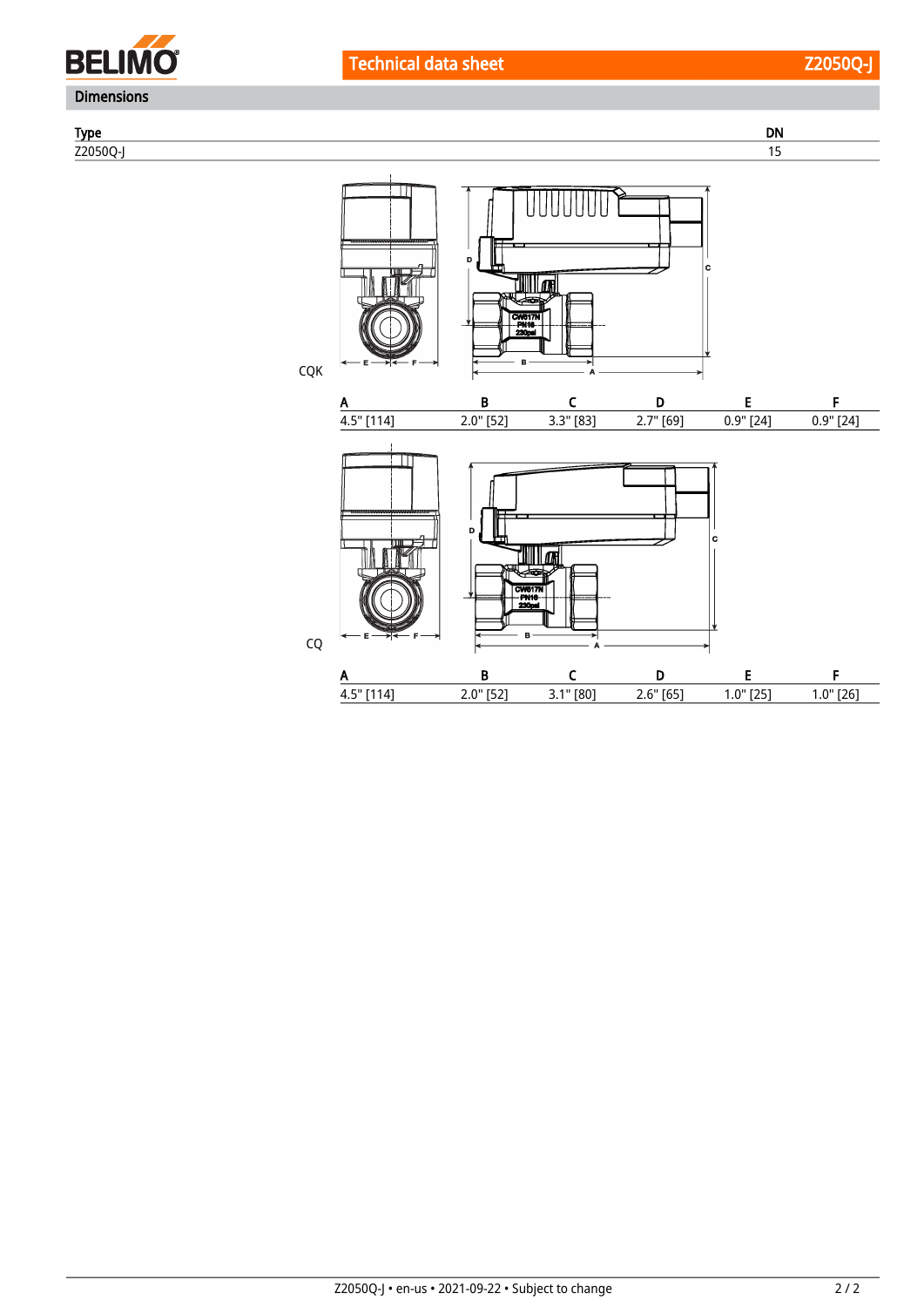

## Technical data sheet CQBUP-3

On/Off, Floating Point, Non-Spring Return, AC 100...240 V

- Nominal voltage AC 100...240 V
- Control On/Off, Floating point
- Position feedback





## Technical data

| <b>Electrical data</b> | Nominal voltage                    | AC 100240 V                                                                       |
|------------------------|------------------------------------|-----------------------------------------------------------------------------------|
|                        | Nominal voltage frequency          | 50/60 Hz                                                                          |
|                        | Power consumption in operation     | 1 W                                                                               |
|                        | Power consumption in rest position | 0.7W                                                                              |
|                        | Power consumption for wire sizing  | 2 VA                                                                              |
|                        | Transformer sizing                 | 2 VA (class 2 power source)                                                       |
|                        | <b>Electrical Connection</b>       | 18 GA plenum cable, 3 ft [1 m], with 1/2"<br>conduit connector                    |
|                        | <b>Overload Protection</b>         | electronic thoughout 090° rotation                                                |
| <b>Functional data</b> | Angle of rotation                  | $90^\circ$                                                                        |
|                        | Angle of rotation note             | adjustable with mechanical stop                                                   |
|                        | Running Time (Motor)               | $75 s / 90^\circ$                                                                 |
|                        | Noise level, motor                 | 35 dB(A)                                                                          |
|                        | Position indication                | pointer                                                                           |
| Safety data            | Degree of protection IEC/EN        | <b>IP40</b>                                                                       |
|                        | Degree of protection NEMA/UL       | NEMA <sub>2</sub>                                                                 |
|                        | Enclosure                          | UL Enclosure Type 2                                                               |
|                        | <b>Agency Listing</b>              | cULus acc. to UL60730-1A/-2-14, CAN/CSA<br>E60730-1:02, CE acc. to 2014/30/EU and |
|                        |                                    | 2014/35/EU; Listed to UL 2043 - suitable for use                                  |
|                        |                                    | in air plenums per Section 300.22(c) of the NEC                                   |
|                        |                                    | and Section 602.2 of the IMC                                                      |
|                        | <b>Quality Standard</b>            | ISO 9001                                                                          |
|                        | Ambient temperature                | $1.740^{\circ}$ C                                                                 |
|                        | Storage temperature                | $-40176$ °F [ $-4080$ °C]                                                         |
|                        | Ambient humidity                   | Max. 95% RH, non-condensing                                                       |
|                        | Servicing                          | maintenance-free                                                                  |
| <b>Materials</b>       | Housing material                   | <b>UL94-5VA</b>                                                                   |

#### Product features

Application Non-Fail Safe On/Off/Floating Point ZoneTight actuator.

> Valve selection should be done in accordance with the flow parameters and system specifications.

The actuator is mounted directly to the valve without the need for tools or additional linkage. The actuator operates in response to AC 100...240 V. Angle of rotation is adjustable with the integrated mechanical stop.